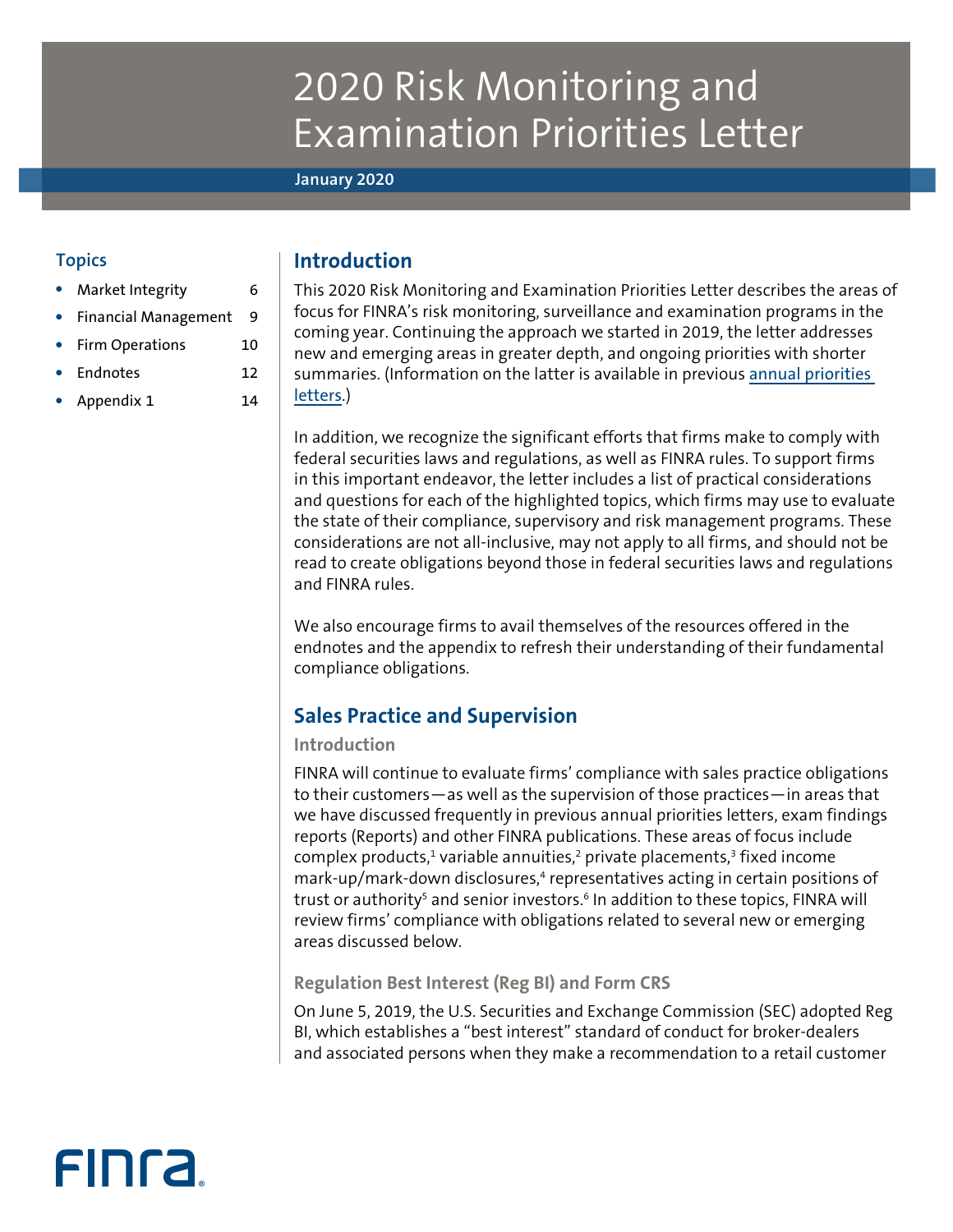of any securities transaction or investment strategy involving securities, including recommendations of types of accounts. As part of the rulemaking package, the SEC also adopted new rules and forms to require broker-dealers to provide a brief relationship summary—Form CRS—to retail investors. Firms must comply with Reg BI and Form CRS by June 30, 2020.

In the first part of the year, FINRA will review firms' preparedness for Reg BI to gain an understanding of implementation challenges they face and, after the compliance date, will examine firms' compliance with Reg BI, Form CRS and related SEC guidance and interpretations.7 FINRA staff expects to work with SEC staff to ensure consistency in examining broker-dealers and their associated persons for compliance with Reg BI and Form CRS.

FINRA may take the following factors, among others, $\delta$  into consideration when reviewing for compliance with Reg BI after June 30, 2020:

- $\triangleright$  Does your firm have procedures and training in place to assess recommendations using a best interest standard?
- $\triangleright$  Do your firm and your associated persons apply a best interest standard to recommendations of types of accounts?
- $\triangleright$  If your firm and your associated persons agree to provide account monitoring, do you apply the best interest standard to both explicit and implicit hold recommendations?
- $\triangleright$  Do your firm and your associated persons consider the express new elements of care, skill and costs when making recommendations to retail customers?
- $\triangleright$  Do your firm and your associated persons consider reasonably available alternatives to the recommendation?
- $\triangleright$  Do your firm and your registered representatives guard against excessive trading, irrespective of whether the broker-dealer or associated person "controls" the account?
- $\triangleright$  Does your firm have policies and procedures to provide the disclosures required by Reg BI?
- $\triangleright$  Does your firm have policies and procedures to identify and address conflicts of interest?
- $\triangleright$  Does your firm have policies and procedures in place regarding the filing, updating and delivery of Form CRS?

# **Communications with the Public**

FINRA will continue to assess firms' compliance with obligations relating to FINRA Rule [2210](https://www.finra.org/rules-guidance/rulebooks/finra-rules/2210) (Communications with the Public), as well as related supervisory and recordkeeping requirements set forth in FINRA Rule [3110\(b\)\(4\)](https://www.finra.org/rules-guidance/rulebooks/finra-rules/3110) (Supervision), FINRA Rule Series [4510](https://www.finra.org/rules-guidance/rulebooks/finra-rules/4510) (Books and Records Requirements) and Securities Exchange Act of 1934 (Exchange Act) Rules 17a-3 and 17a-4 (Books and Records Requirements).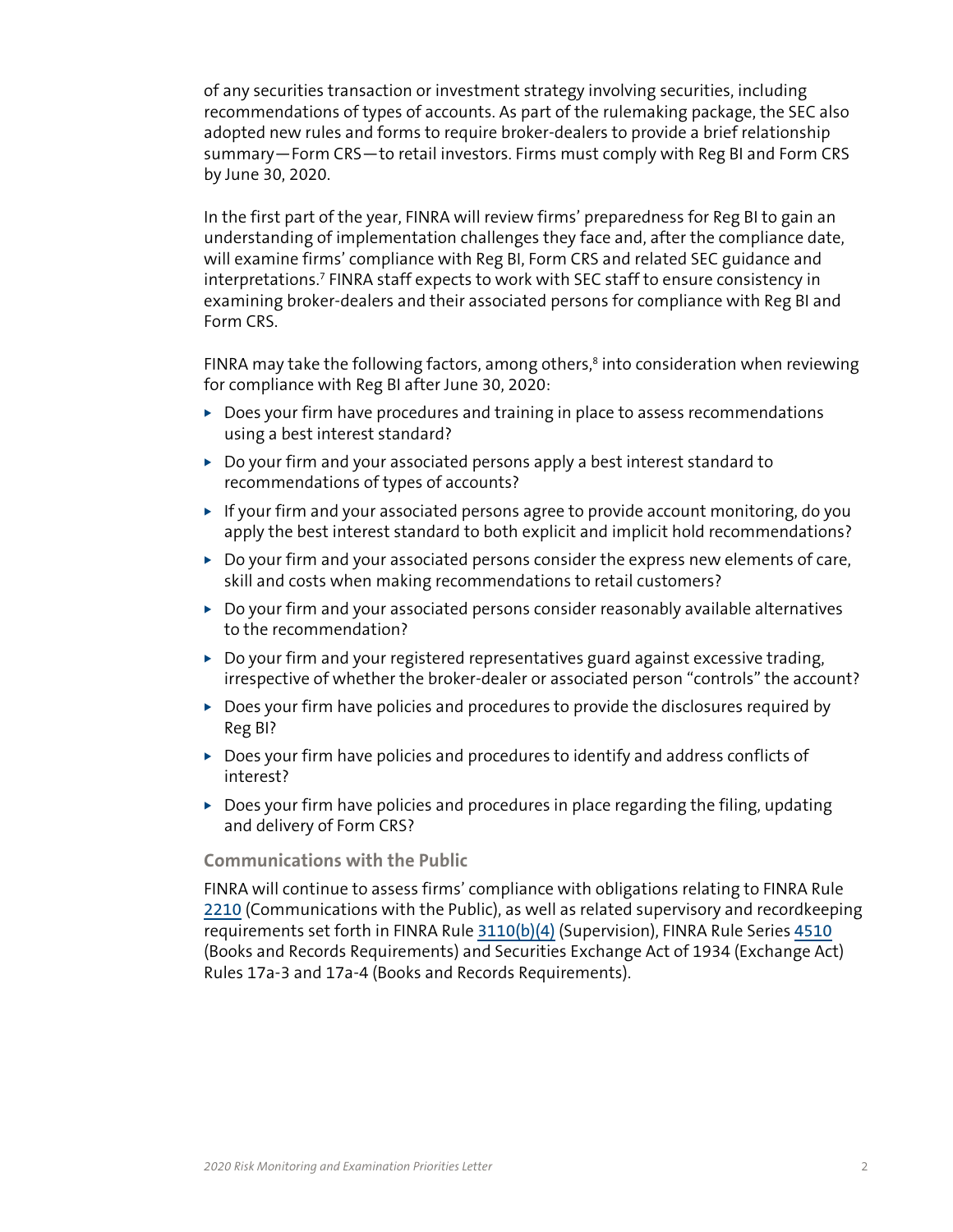In addition to ongoing reviews for compliance with these core obligations, FINRA will also focus on the following two areas:

▶ **Private Placement Retail Communications** – FINRA will review how firms review, approve, supervise and distribute retail communications regarding private placement securities via online distribution platforms<sup>9</sup>, as well as traditional channels.

When reviewing a firm's communication materials, FINRA may consider the following:

- Do they omit material information necessary to make the communications fair and not misleading by failing to, for example, explain that private placements may involve a high degree of risk, are not liquid and that investors may lose money?
- Do they balance promotional content with the key risks specific to the issuer offered?
- Do they contain false, misleading or promissory statements or claims, such as the likelihood of a future public offering of the issuer, claims about the future success of the issuer's new or untried business model, or inaccurate or misleading assertions concerning the regulation or relative risk of the offering?
- When forecasting issuer metrics, such as revenue, are the presentations reasonable and accompanied by clear explanations of both the assumptions used to create the forecasts and the risks that might impede achievement of such forecasts?
- Do they contain predictions or projections of investment performance to investors that are generally prohibited by FINRA Rule  $2210(d)(1)$ (F) (Communications with the Public), unless they meet the stated criteria in the rule?
- ▶ **Communications via Digital Channels** Firms', registered representatives' and customers' use of an increasingly broad array of digital communication channels (*e.g.,* texting, messaging, social media or collaboration applications) may pose challenges to firms' ability to comply with obligations related to the review and retention of such communications.

FINRA may consider the following, among other factors, when reviewing firms' use and supervision of digital channels:

- Does your firm have a process in place to evaluate new tools available to your registered representatives to determine whether there are digital communication channels that should be captured, included in your firm's routine electronic communications supervisory reviews and stored in accordance with books and records requirements?
- Is your firm periodically testing its systems to ensure these communications are being captured for review and retention?
- Do your firm's supervisors know the "red flags" they should keep in mind during their routine supervisory reviews and which indicate a registered representative may be communicating through unapproved communication channels? Are your firm's supervisors following up on such red flags, which include, but are not limited to:
	- ◆ email chains that include non-approved email addresses for registered representatives;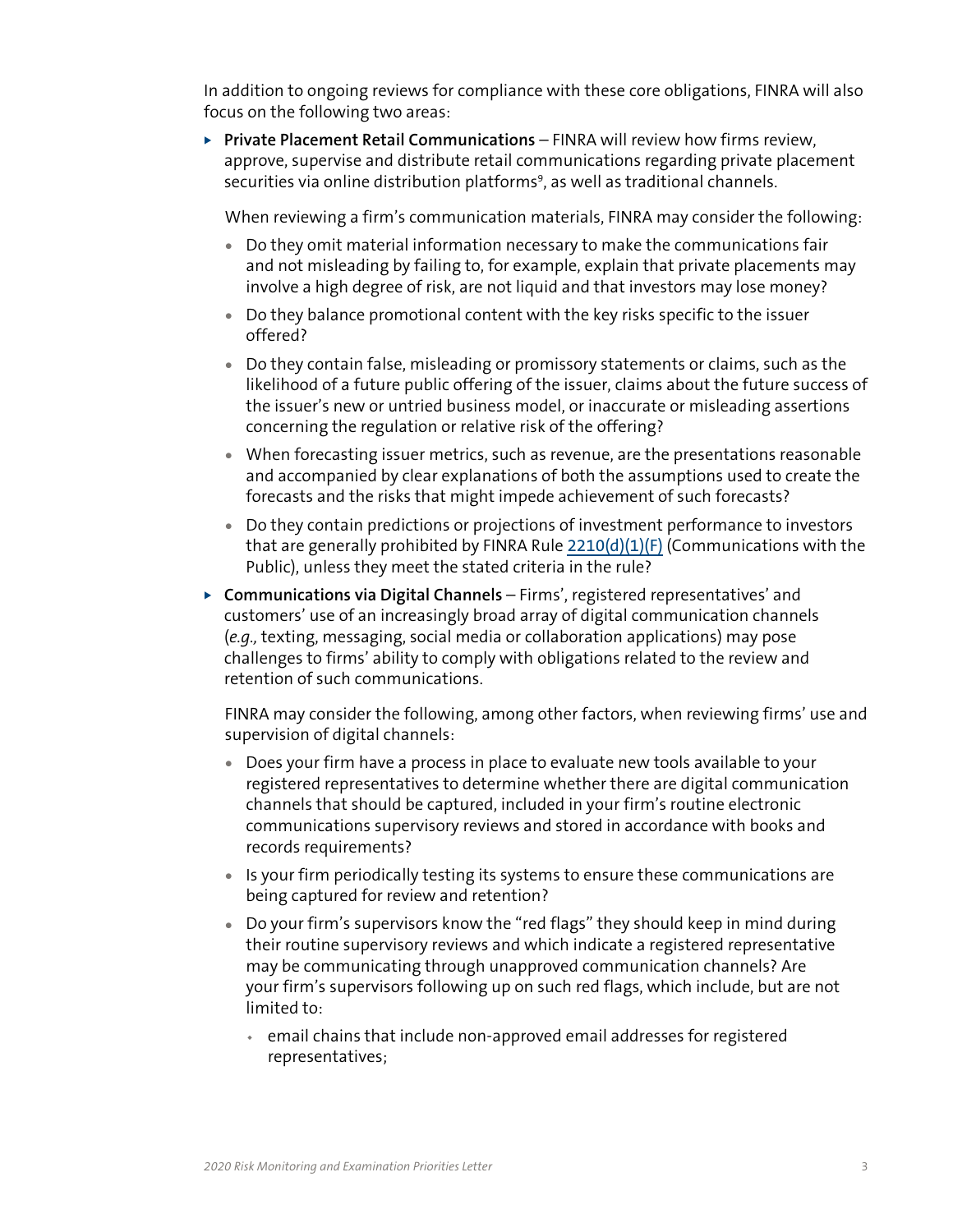- ◆ references in emails to communications with a registered representative that occurred outside approved firm channels; or
- $\cdot$  customer complaints mentioning such communications?<sup>10</sup>

# **Cash Management and Bank Sweep Programs**

As commission practices change, cash management services that sweep investor cash into firms' affiliated or partner banks or money market funds (Bank Sweep Programs) have taken on a greater significance. Firms' Bank Sweep Programs may offer retail investors a variety of additional services, such as check writing, debit cards and ATM withdrawals.

While these Bank Sweep Programs may offer useful features to customers—and in some but not all cases, offer higher-than-average interest rates—they have also raised several concerns about firms' compliance with a range of FINRA and SEC rules. FINRA will evaluate these firms' compliance with, for example, FINRA Rules [1017](https://www.finra.org/rules-guidance/rulebooks/finra-rules/1017) (Application for Approval of Change in Ownership, Control, or Business Operations),<sup>11</sup> [2010](https://www.finra.org/rules-guidance/rulebooks/finra-rules/2010) (Standards of Commercial Honor and Principles of Trade), [2210](https://www.finra.org/rules-guidance/rulebooks/finra-rules/2210) (Communications with the Public), Exchange Act Rule 15c3-1 (Net Capital Rule) and Exchange Act Rule 15c3-3 (Customer Protection Rule).

FINRA may take the following factors, among others, into consideration when reviewing your firm's Bank Sweep Programs:

- $\triangleright$  Does your firm clearly communicate the nature of the sweep arrangement?
- $\triangleright$  Does your firm clearly communicate the alternatives for cash management available to customers, the terms provided by the Bank Sweep Program and any alternatives?
- $\blacktriangleright$  Has your firm incorrectly implied that a brokerage account is similar to or the same as a "checking and savings account" at a bank?
- $\blacktriangleright$  Has your firm incorrectly implied that the brokerage accounts themselves are bank deposit accounts insured by the Federal Deposit Insurance Corporation (FDIC)?
- $\triangleright$  Do your firm's customer statements clearly disclose that the Bank Sweep Program deposits are obligations of the destination bank, and not cash balances held by your firm?
- $\triangleright$  Does your firm have a documented process to perform reconciliations of customer balances held at each destination bank in the Bank Sweep Program?
- $\triangleright$  Does your firm include in the Bank Sweep Program customer balances not yet swept into a destination bank as a customer credit in the reserve formula computation?
- $\blacktriangleright$  Has your firm omitted or misrepresented material information concerning the:
	- amount of FDIC insurance coverage for the deposits;
	- nature and structure of the accounts;
	- relationship of the brokerage accounts to any partner banks in the Bank Sweep Program;
	- amount of time it may take for customer funds to reach the bank accounts;
	- nature and terms of the arrangements; or
	- risks of participating in such programs?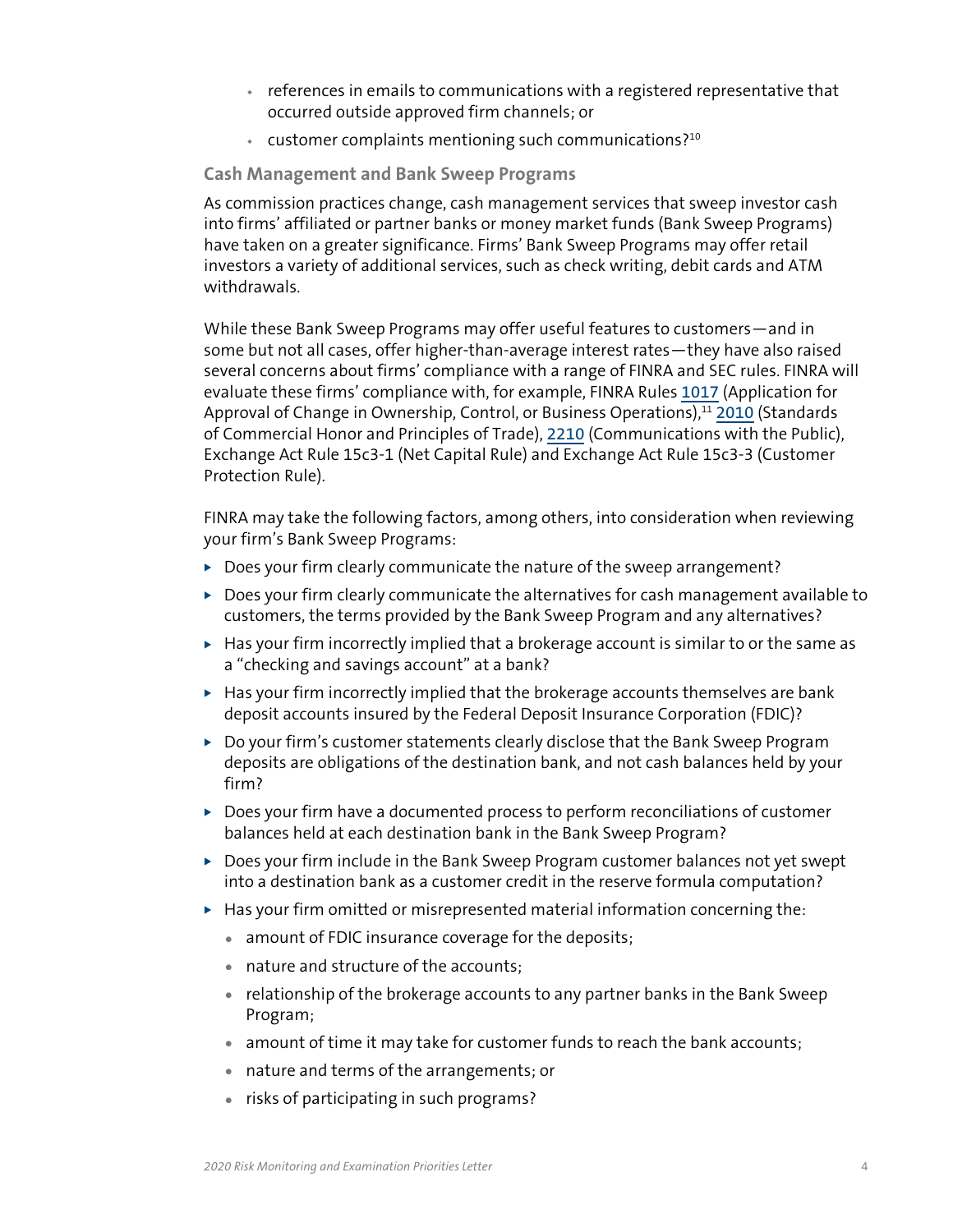**Sales of Initial Public Offering (IPO) Shares**

As the IPO market has grown and received additional attention over the past year, FINRA is focusing its attention on firms' obligations under FINRA Rules [5130](https://www.finra.org/rules-guidance/rulebooks/finra-rules/5130) (Restrictions on the Purchase and Sale of Initial Equity Public Offerings) and [5131](https://www.finra.org/rules-guidance/rulebooks/finra-rules/5131) (New Issue Allocations and Distributions).<sup>12</sup>

FINRA may consider the following factors, among others, when reviewing your firm's IPO practices:

- $\triangleright$  Does your firm have procedures in place to detect and address potential instances of flipping?
- $\triangleright$  When acting as book-running lead manager, does your firm provide reports of aggregate retail demand to issuers' pricing committees? How does your firm calculate this aggregate demand?
- $\blacktriangleright$  How does your firm develop and implement its IPO allocation methodologies?
- $\triangleright$  What controls does your firm have to prevent allocations to restricted persons?
- $\triangleright$  What controls does your firm have to detect and address potential instances of "spinning"?
- $\blacktriangleright$  How does your firm obtain, record and verify customer information for individuals receiving IPO allocations?

# **Trading Authorization**

FINRA will assess whether firms maintain reasonably designed supervisory systems relating to trading authorization, discretionary accounts and key transaction descriptors, such as solicitation indicators. FINRA will review whether firms have reasonably designed supervisory systems to detect and address registered representatives exercising discretion without written authorization from the client, as required under FINRA Rule [3260](https://www.finra.org/rules-guidance/rulebooks/finra-rules/3260) (Discretionary Accounts).13

FINRA may take the following factors, among others, into consideration when reviewing your firm's procedures and controls:

- $\blacktriangleright$  How does your firm surveil for potential red flags of registered representatives exercising discretion without written authorization?
- $\triangleright$  Do your firm's supervisors know the types of red flags that may indicate that registered representatives are exercising discretion without written authorization (*e.g.,* trading in unrelated accounts in the same security in a certain time period, large numbers of trade reneges in the same security in a certain time period)?
- $\blacktriangleright$  If a red flag is identified, what follow-up steps do your supervisors take to investigate them further (*e.g.,* phone log, email or other digital communication reviews to look for evidence of communications between the customer and the registered representative; non-complaining customer reach-outs)?
- $\blacktriangleright$  How does your firm identify instances where registered representatives may be marking trades as unsolicited even though they are, in fact, solicited?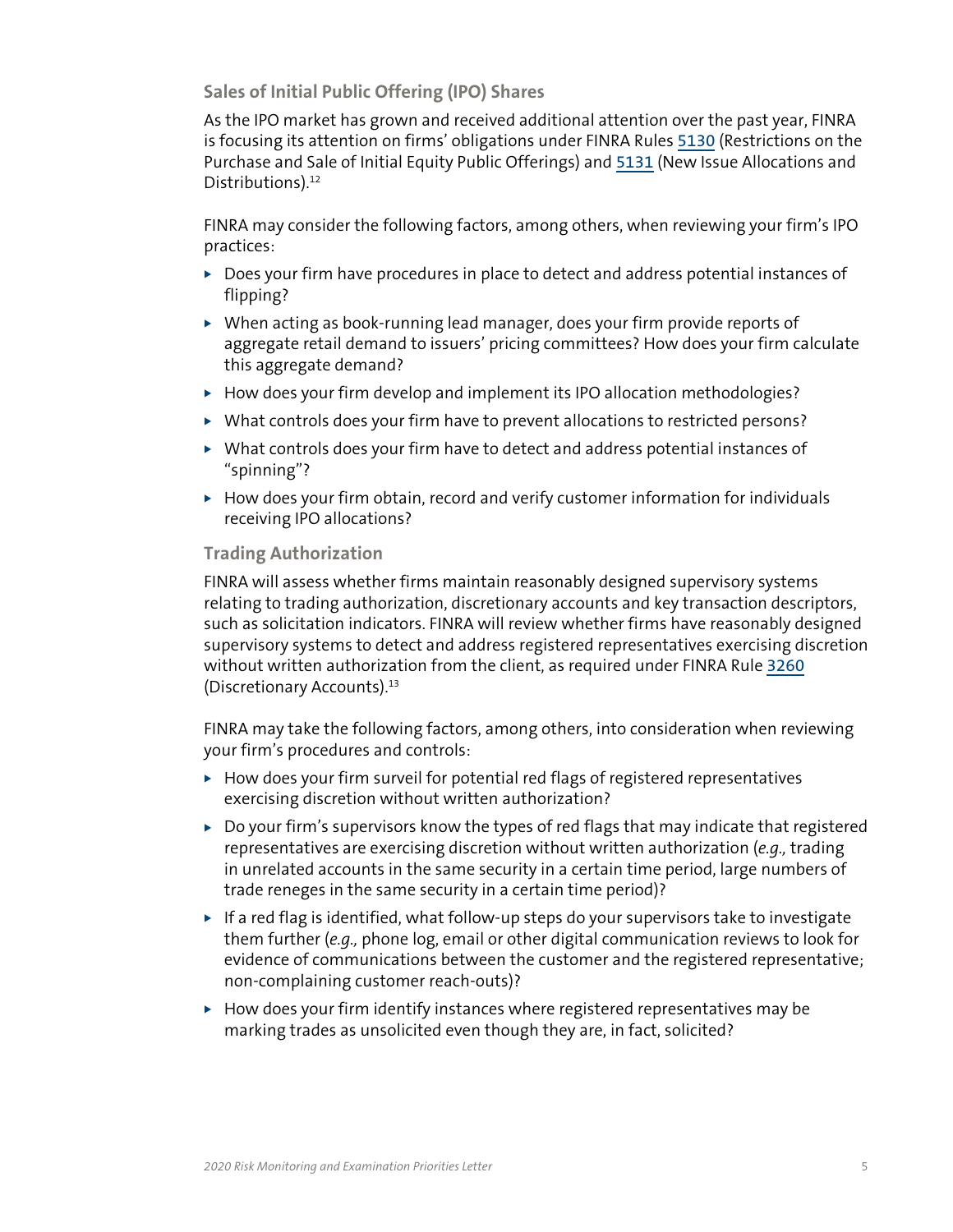# <span id="page-5-0"></span>**Market Integrity**

# **Introduction**

In addition to the areas of focus described in greater detail below, we will continue to review firms' compliance with the ongoing obligations discussed in prior years' letters, such as market manipulation, Trade Reporting and Compliance Engine (TRACE) reporting,<sup>14</sup> short sales<sup>15</sup> and short tenders.<sup>16</sup>

Further, FINRA reminds certain firms that they will be required to begin reporting to the Consolidated Audit Trail (CAT) in April 2020. We will continue to work with firms to answer their questions as they prepare for reporting. Once reporting begins, we will initiate our surveillance and investigative program to review firms' compliance with CAT reporting requirements.

We also remind firms to continue devoting necessary resources to ensure continually high levels of accuracy in their Order Audit Trail System (OATS) reporting. At this time, OATS remains a critical part of the audit trail data that FINRA uses to operate its cross-market equity surveillance program and meet its regulatory obligations.

# **Direct Market Access Controls**

The continued growth in automated and high-speed trading increases potential risks to the financial condition of firms, the integrity of trading on the securities markets and the stability of the financial system. We will assess firms' compliance with Exchange Act Rule 15c3-5 (Market Access Rule),<sup>17</sup> focusing on issues relevant to firms' business activities and associated risks.

FINRA may take the following factors, among others, into consideration when reviewing your firm's direct market access controls:

- $\triangleright$  If your firm is highly automated, how does it manage and deploy technology changes for systems associated with market access, and what controls does it use, such as kill switches, to monitor and respond to aberrant behavior by trading algorithms or other impactful market wide events?
- $\blacktriangleright$  How does your firm make adjustments to credit limit thresholds for institutional customers (whether temporary or permanent)?18
- ▶ Does your firm use any automated controls to timely revert *ad hoc* credit limit adjustments?
- $\triangleright$  If your firm uses third-party vendor tools to comply with its Market Access Rule obligations, does it review during vendor due diligence whether the vendor can meet the obligations of the rule, and how does your firm maintain direct and exclusive control of applicable thresholds?
- $\triangleright$  What type of training does your firm provide to individual traders regarding the steps and requirements for requesting *ad hoc* credit limit adjustments?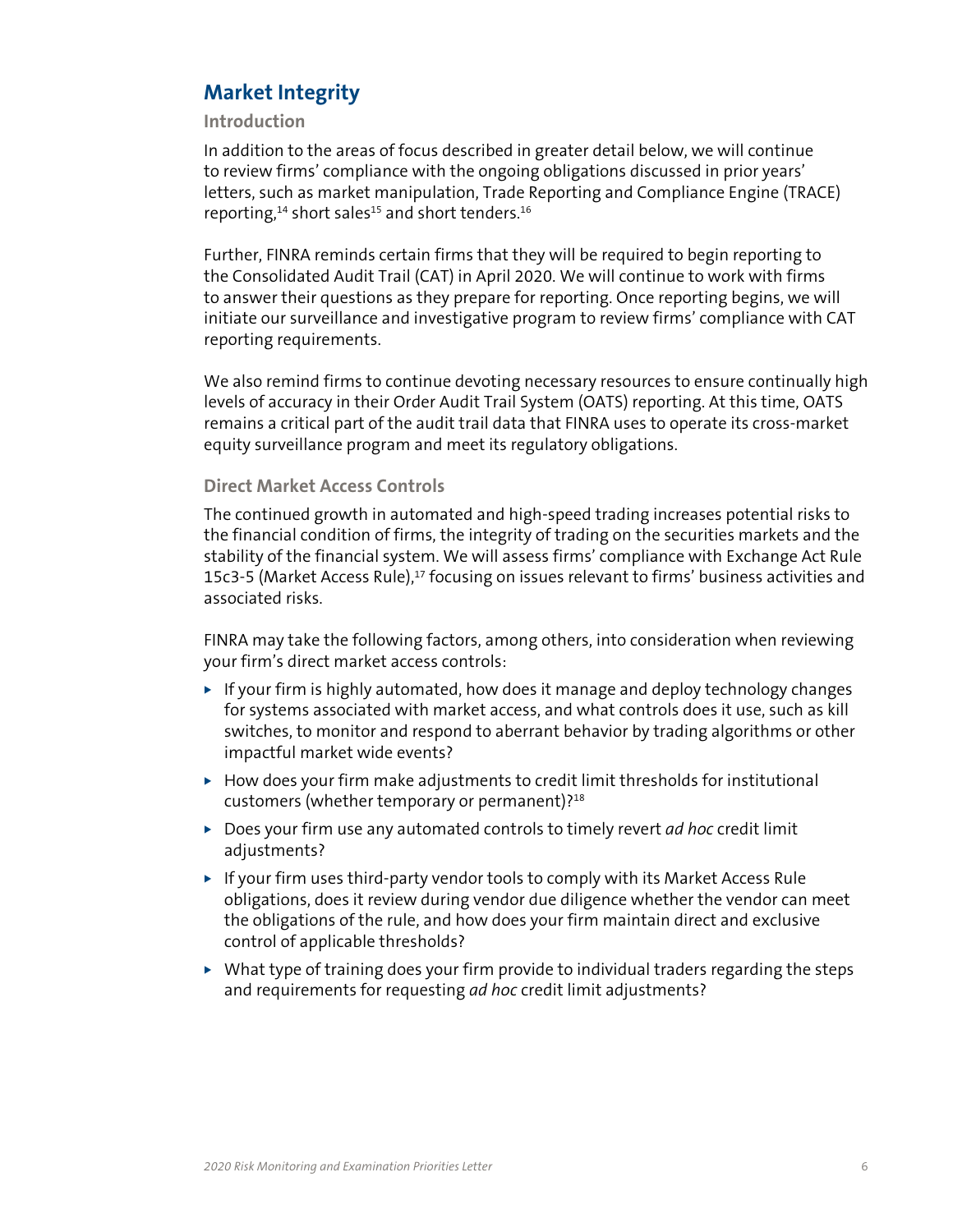# **Best Execution**

FINRA reaffirms the importance of firms' compliance with their best execution obligations.19 FINRA will focus on whether firms use reasonable diligence to determine whether their customer order flow is directed to the best market given the size and types of orders, the terms and conditions of orders, and other factors as required by FINRA Rule [5310](https://www.finra.org/rules-guidance/rulebooks/finra-rules/5310) (Best Execution and Interpositioning), $20$  focusing on:

- ▶ **Routing Decisions** FINRA will continue to review for potential conflicts of interest in order routing decisions, including the impact of the recent increase in zero-commission brokerage activity. FINRA may review, for example:
	- processes your firm implements to handle customer orders, particularly in light of remuneration received by the firm in the form of rebates or payment for order flow;
	- how your firm incorporates enhanced order routing information in its "regular and rigorous" review pursuant to FINRA Rule [5310](https://www.finra.org/rules-guidance/rulebooks/finra-rules/5310) (Best Execution and Interpositioning); or
	- whether changing to the zero-commission model resulted in changes to your firm's routing practices, execution quality, regular and rigorous review policies, or the level of trading rebates or payment for order flow. FINRA may also assess disclosures and advertisements related to zero commissions.
- ▶ Odd-Lot Handling FINRA has observed a significant increase in odd-lot activity, which has also become an increasing portion of U.S. equity trading volume. Odd lots in listed securities are currently not included in the National Best Bid or Offer (NBBO) distributed by the Securities Information Processors (SIPs), but are included in proprietary data feeds from individual exchanges. FINRA will be assessing whether firms are filling customer odd-lot orders at the NBBO disseminated by the SIPs and offsetting these trades with odd-lot executions at superior prices reflected in the exchanges' proprietary data feeds.
- ▶ U.S. Treasury Securities FINRA will assess the reasonableness of firms' policies and procedures for best execution and fair pricing for U.S. Treasury securities. In conducting this assessment, FINRA may consider whether your firm takes into account differences in these securities' characteristics and liquidity, particularly if your firm includes them in more generally applicable fixed income policies and procedures.
- ▶ Options FINRA has received complaints alleging large customer option orders received inferior execution prices. The complaints typically involve a number of small volume option executions at various prices (normally electronically), followed by a larger execution for the remainder of the order at inferior price levels for the customer. In response, FINRA initiated surveillance to identify this specific scenario, and we plan to expand our best execution surveillance to include additional scenarios to identify situations where customers may not be receiving best execution for their options orders.

Other considerations FINRA may take into account when reviewing your firm's best execution practices include:

 $\blacktriangleright$  If your firm engages in fixed income and options trading, has it established targeted controls to perform its best execution obligations for these products?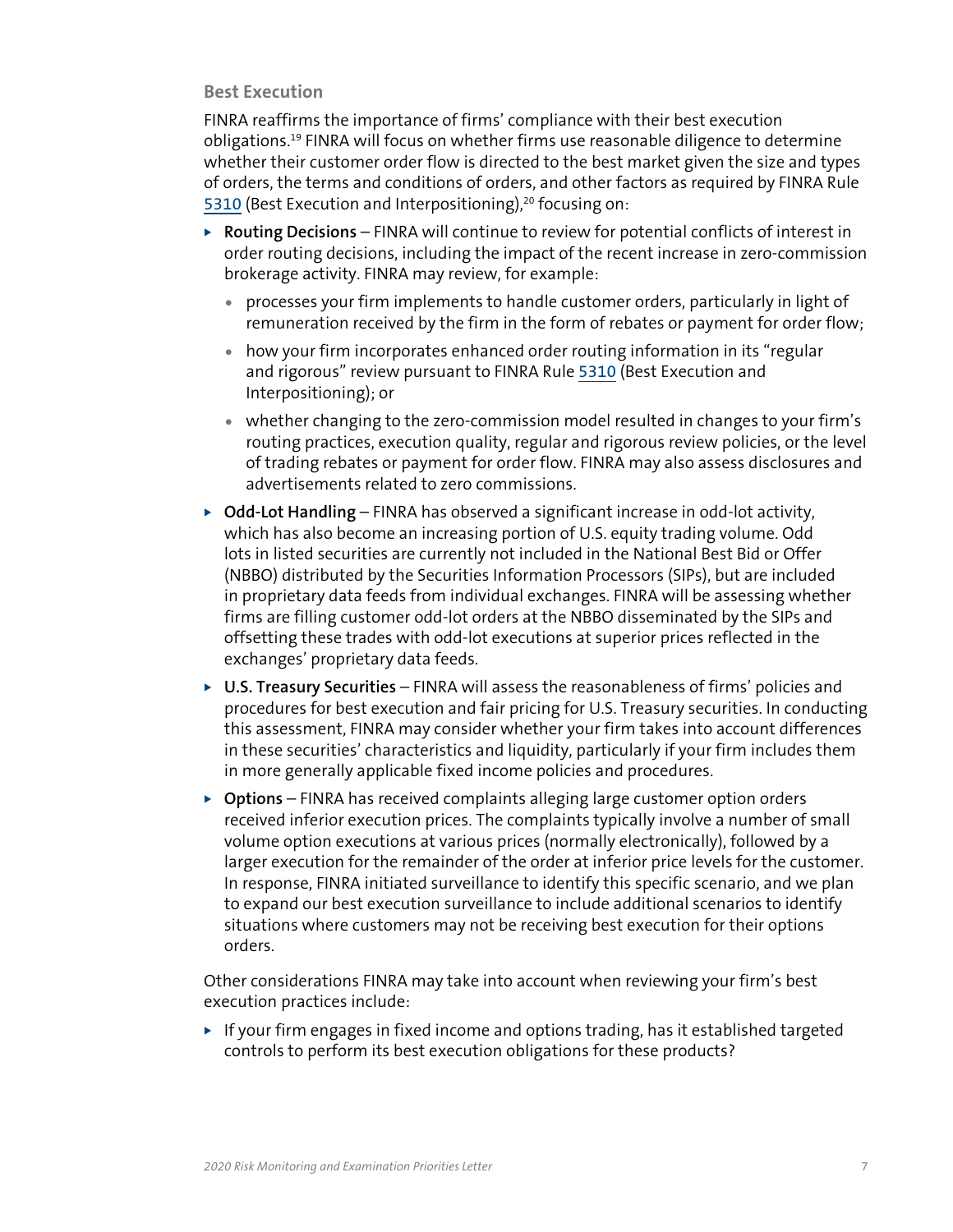- $\triangleright$  Does your firm perform its best execution obligations with respect to trading conducted in both regular and extended trading hours?
- $\triangleright$  Does your firm consider the risk of information leakage when assessing the execution quality of orders routed to a particular venue?

# **Disclosure of Order Routing Information**

The amended Regulation National Market System (NMS) Rule 606 bolstered the requirements for broker-dealers to publish reports on their routing of held orders in NMS stocks and listed options.<sup>21</sup> The amended rule requires broker-dealers to provide new customer-specific reports for not held orders in NMS stocks. These disclosures serve an important role in enhancing the transparency of the U.S. securities markets with respect to broker-dealers' handling and routing practices for both institutional and retail customer orders.

FINRA may take the following into consideration, among other factors, when reviewing firms' compliance with amended Rule 606:

- $\triangleright$  Does your firm use the required layout and format and include all components of the detailed customer-specific not held order reports required by Rule 606(b)(3)?
- $\triangleright$  What policies and procedures does your firm have in place to address the accuracy and timeliness of published reports?
- $\triangleright$  If your firm claims an exemption from providing not held order reports required by Rule 606(b)(4) or (5), what policies and procedures does it have in place to determine if customers' order activity falls below the relevant reporting thresholds?
- $\blacktriangleright$  Has your firm considered whether it should assess and analyze its use of third-party order routing and execution services (*e.g.,* algorithms and smart order routers) and determine how your firm's traders use these services?
- $\blacktriangleright$  Has your firm considered how it will obtain the necessary data from downstream venues to prepare the new reports?

# **Vendor Display Rule**

Capturing and reporting the current consolidated NBBO helps customers evaluate firms' routing decisions. Rule 603 of Regulation NMS (Vendor Display Rule) generally requires broker-dealers to provide a consolidated display of market data for NMS stocks for which they provide quotation information to customers. FINRA will evaluate the adequacy of firms' controls and supervisory systems to provide their customers with the current consolidated NBBO as required by the Vendor Display Rule.

FINRA may take the following factors, among others, into consideration when reviewing your firm's controls related to the Vendor Display Rule:

- $\triangleright$  Which firm systems or platforms provide quotation information to customers?
- $\blacktriangleright$  How does your firm monitor whether the current quotation information is distributed to customers?
- $\triangleright$  Does your firm make the quotation information available to customers when they are placing their orders?
- $\triangleright$  Does your firm review the quotation information received from the SIP or vendors to determine whether that information is in compliance with all the requirements of Rule 603?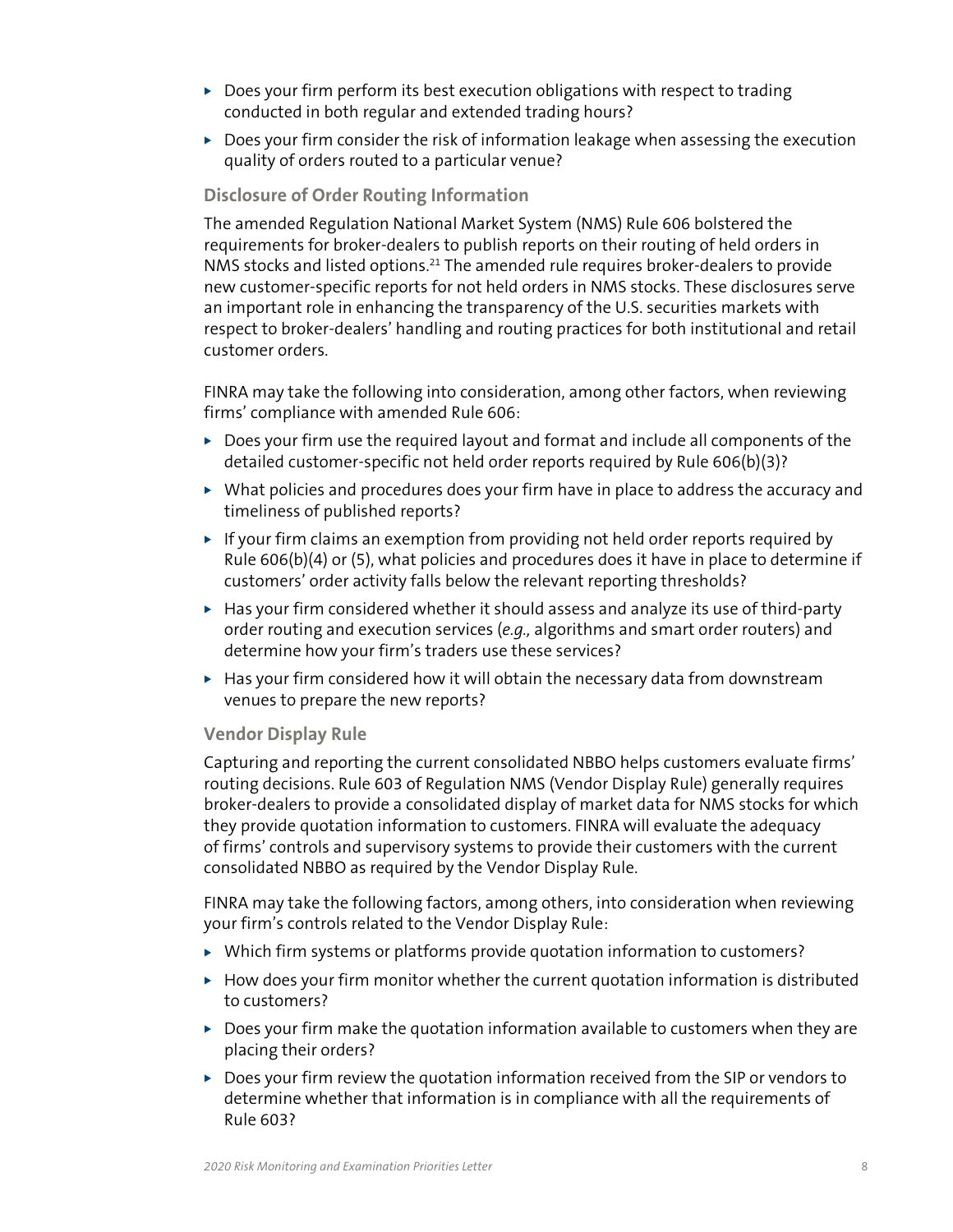# <span id="page-8-0"></span>**Financial Management**

# **Introduction**

In addition to our focus on the new areas noted below, FINRA will continue to evaluate firms' compliance programs relating to Exchange Act Rule 15c3-3 (Customer Protection Rule) and Exchange Act Rule 15c3-1 (Net Capital Rule), as well as firms' overall financial risk management programs.

# **Digital Assets**

Digital assets raise novel and complex regulatory issues under federal securities laws and regulations,<sup>22</sup> as well as FINRA rules.<sup>23</sup> FINRA is receiving an increasing number of New Member Applications (NMAs) and Continuing Member Applications (CMAs) from firms<sup>24</sup> seeking to engage in business activities related to digital assets. For example, some firms are seeking to facilitate private offerings of digital asset securities, operate secondary trading platforms or facilitate trades of indirect investment products, such as private funds investing in cryptocurrencies.<sup>25</sup> Some firms' proposals also involve clearance and settlement of securities transactions related to digital assets, even when the firm does not plan to provide custody.26

FINRA continues to work closely with the SEC to understand firms' business plans and determine how securities laws apply to those plans. In July 2019, SEC and FINRA staff released a joint statement addressing certain non-custodial services, as well as challenges related to custody and critical Exchange Act Rule 15c3-3 obligations for digital assets.<sup>27</sup>

FINRA may take the following factors, among others, into consideration when reviewing your firm's digital asset activities:

- If your firm is considering engaging in digital asset activities, has it filed a CMA with FINRA?
- Does your firm provide a fair and balanced presentation in marketing materials and retail communications, including addressing risks presented by digital asset investments, and not misrepresenting the extent to which digital assets are regulated by FINRA or the federal securities laws or eligible for protections thereunder (such as Securities Investor Protection Corporation coverage)?
- Do your firm's communications misleadingly imply that digital asset services offered through an affiliated entity are offered through and under the supervision, clearance and custody of a registered broker-dealer?
- If your firm is engaging in digital asset transactions, what controls and procedures has it established to support facilitation of such transactions, including initial issuance or secondary market trading of digital assets?

# **Liquidity Management**

FINRA will continue to review firms' liquidity management practices, as they are a critical control function and should be documented in a firm's books and records.<sup>28</sup> FINRA will focus on areas that we have addressed in *Regulatory Notice [15-33](https://www.finra.org/rules-guidance/notices/15-33)* (Guidance on Liquidity Risk Management Practices), as well as those that may create challenges for clearing and carrying firms' contingency funding plans.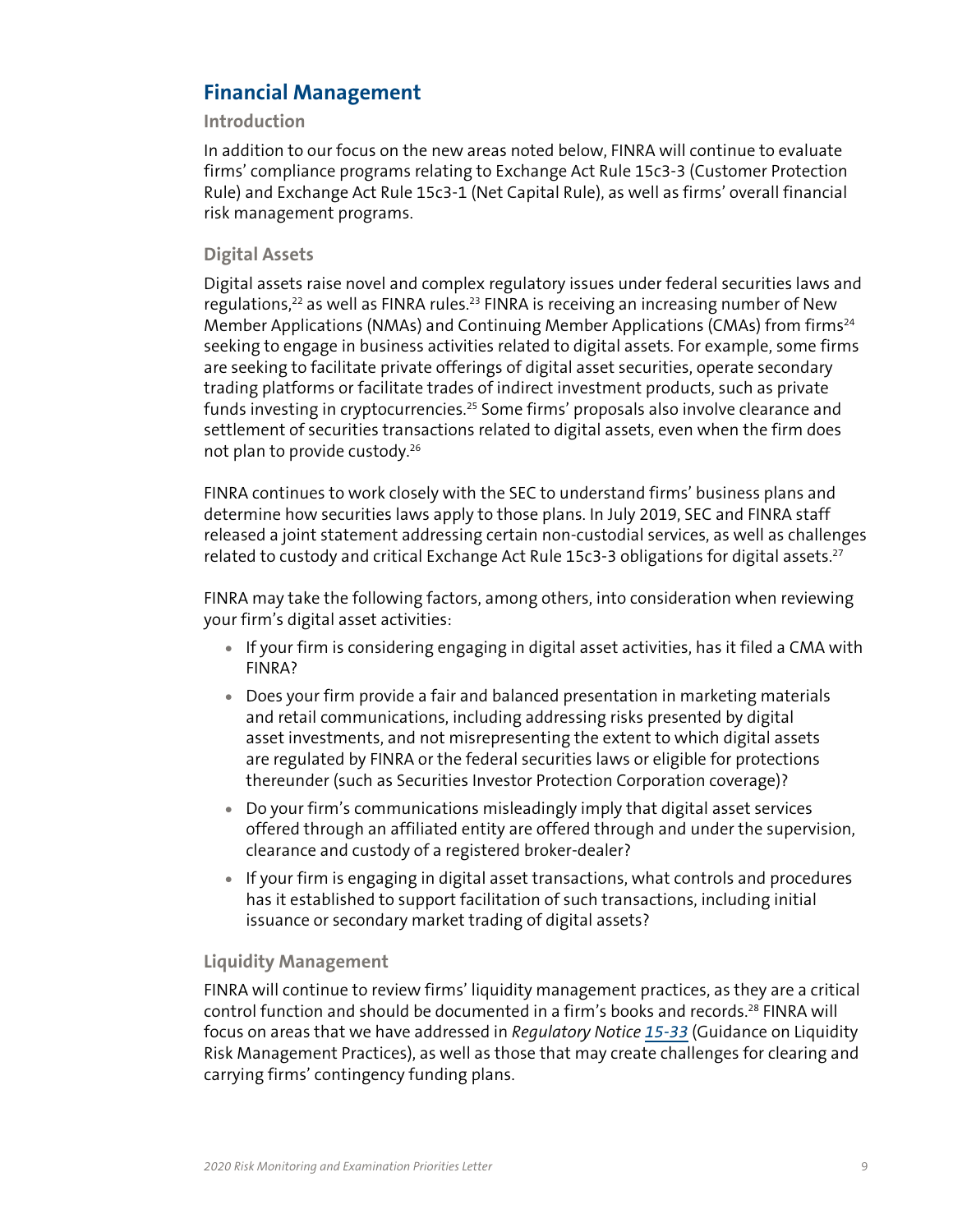<span id="page-9-0"></span>FINRA may take the following factors, among others, into consideration when reviewing your firm's liquidity management practices:

- $\triangleright$  Do your firm's liquidity management practices include steps to address specific stress conditions and identify firm staff responsible for addressing those conditions? Does your firm have a process for accessing liquidity during a stress event and determining how the funding would be used?
- $\triangleright$  Does your firm's contingency funding plan take into consideration the quality of collateral, term mismatches and potential counterparty loss of your financing desks (in particular, in repo and stock loan transactions)?
- $\triangleright$  If your firm is also a Fixed Income Clearing Corporation (FICC) member, how would it manage operational risks—for example, different credit limits and trading hours that may arise if it needs to rapidly move large amounts of bi-lateral or tri-party U.S. Government or agency securities financing trades to the FICC repo platform?

# **Contractual Commitment Arising From Underwriting Activities**

FINRA will review firms' compliance with their obligations under Exchange Act Rule  $15c3-1(c)(2)(viii)$  when they engage in underwriting activities. FINRA may take the following into consideration when reviewing your firm's compliance with these obligations:

- $\triangleright$  Does your firm understand the nature of the underwriting (in particular, best efforts versus firm commitment underwriting) and maintain a list of all deals in which it is involved?
- $\triangleright$  Does your firm maintain evidence of the appropriate contractual commitment charges?
- $\triangleright$  What processes does your firm use to assess moment-to-moment and open contractual commitment capital charges when it engages in underwriting commitments?
- $\blacktriangleright$  How do your firm's regulatory reporting groups track the appropriate net capital treatment of the underwritings in which your firm is involved?
- $\blacktriangleright$  How is your firm documenting your compliance with the relevant requirements?

# **London Interbank Offered Rate (LIBOR) Transition**

FINRA will engage with firms—outside the examination program—to understand how the industry is preparing for LIBOR's retirement at the end of 2021,<sup>29</sup> focusing on firms' exposure to LIBOR-linked financial products; steps firms are taking to plan for the transition away from LIBOR to alternative rates, such as the Secured Overnight Financing Rate (SOFR); and the impact of the LIBOR phase-out on customers.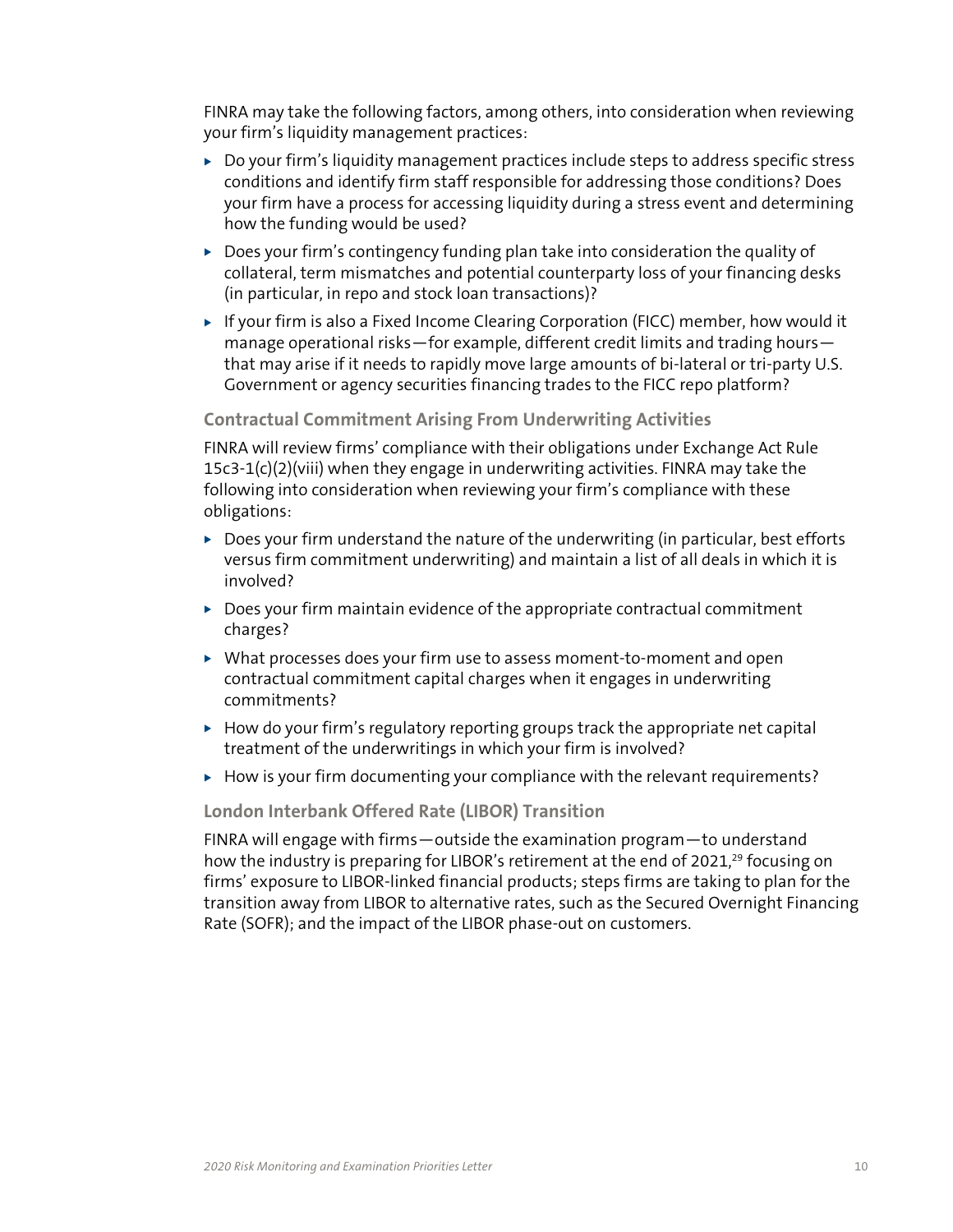# **Firm Operations**

# **Introduction**

In addition to the new areas of focus described below, FINRA will also assess firms' supervisory controls relating to Exchange Act Rule 10b-10 and FINRA Rule [2232](https://www.finra.org/rules-guidance/rulebooks/finra-rules/2232) (Customer Confirmations) and firms' compliance with FINRA Rule [3310](https://www.finra.org/rules-guidance/rulebooks/finra-rules/3310) (Anti-Money Laundering Compliance Program)30.

# **Cybersecurity**

As firms leverage technology for their business systems and infrastructure, as well as engaging with customers and business partners, cybersecurity has become an increasingly large operational risk. Firms should expect that FINRA will thoroughly assess whether their policies and procedures are reasonably designed to protect customer records and information consistent with Regulation S-P Rule 30.<sup>31</sup> FINRA recognizes that there is no one-size-fits-all approach to cybersecurity, but expects firms to implement controls appropriate to their business model and scale of operations.

# **Technology Governance**

Firms' increasing reliance on technology for many aspects of their customer-facing activities, trading, operations, back-office and compliance programs creates a variety of potential benefits, but also exposes firms to technology-related compliance and other risks. In particular, problems in firms' change- and problem-management practices, for example, can expose firms to operational failures that may compromise firms' ability to comply with a range of rules and regulations, including FINRA Rules [4370](https://www.finra.org/rules-guidance/rulebooks/finra-rules/4370) (Business Continuity Plans and Emergency Contact Information), [3110](https://www.finra.org/rules-guidance/rulebooks/finra-rules/3110) (Supervision) and [4511](https://www.finra.org/rules-guidance/rulebooks/finra-rules/4511) (General Requirements), as well as Exchange Act Rules 17a-3 and 17a-4.

FINRA may take the following into consideration, among other factors, when reviewing your firm's technology governance programs:

- If there have been material changes in your firm's business, what modifications, if any, has it made, or considered, to its BCP?
- $\triangleright$  During a BCP event, how will your firm maintain customers' access to their funds and securities, as well as manage back-office operations, to prevent delays or inaccuracies relating to settlement, reconciliation and reporting requirements?
- $\triangleright$  What controls does your firm implement to mitigate system capacity performance and integrity issues that may undermine its ability to conduct business and operations, monitor risk or report key information?
- $\blacktriangleright$  How does your firm document system change requests and approvals?
- $\triangleright$  What type of testing does your firm perform prior to changes being moved into a production environment?
- $\triangleright$  What are your firm's procedures for tracking information technology problems and their remediation? Does your firm categorize problems based on their business impact?

\* \* \*

If you have general comments regarding this letter or suggestions on how we can improve it, please send them to Steven Polansky, Member Supervision, at *[Steven.Polansky@finra.org](mailto:Steven.Polansky@finra.org)*, or Elena Schlickenmaier, Member Supervision, *[Elena.Schlickenmaier@finra.org](mailto:Elena.Schlickenmaier@finra.org)*.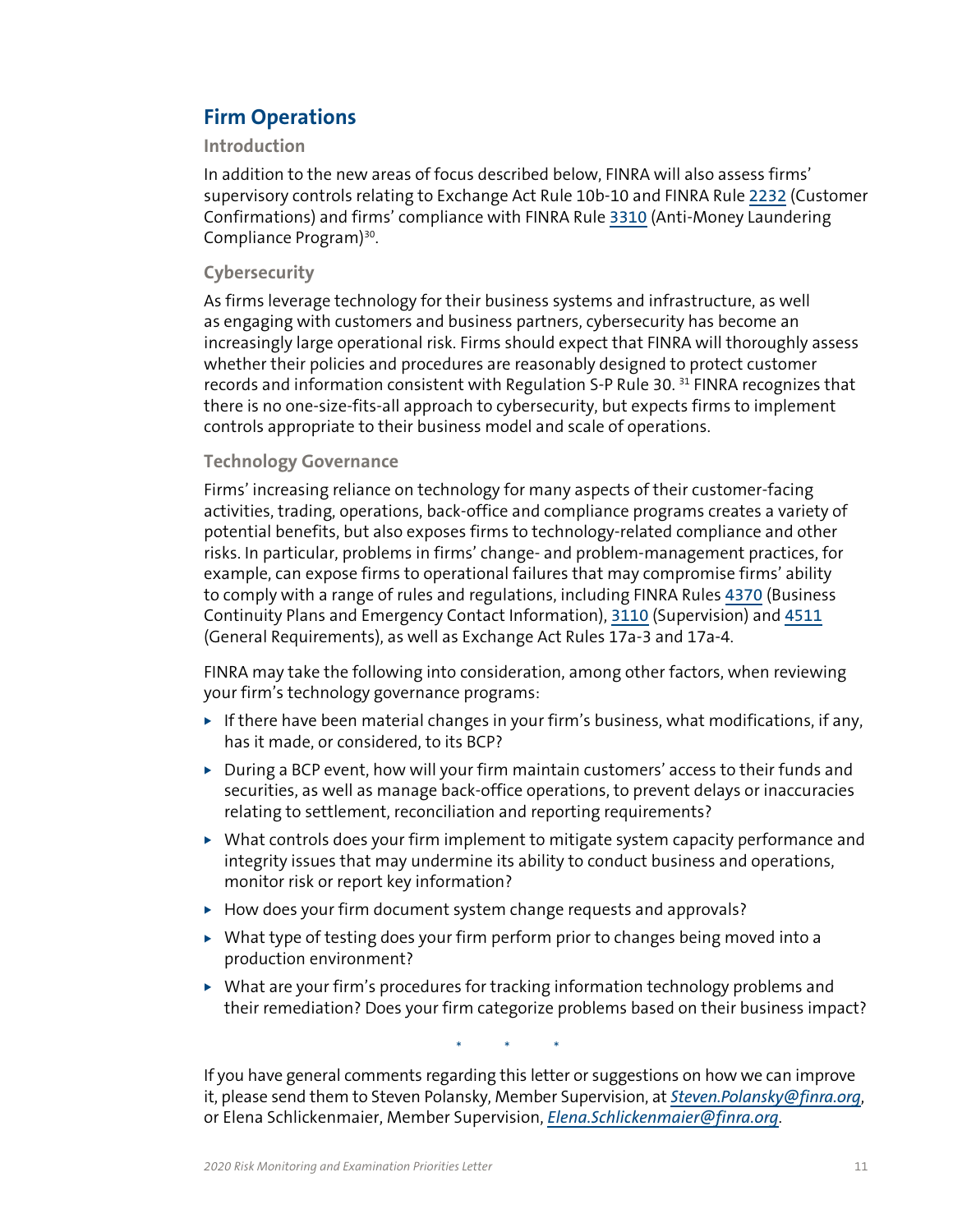# <span id="page-11-0"></span>**Endnotes**

- 1 *See also* the [Product Suitability](https://www.finra.org/rules-guidance/guidance/reports/2017-report-exam-findings/product-suitability) section of the [2017](https://www.finra.org/rules-guidance/guidance/reports/2017-report-exam-findings) Report on Examination Findings (2017 Report); [Suitability for Retail Customers](https://www.finra.org/rules-guidance/guidance/reports/2018-report-exam-findings/suitability-retail-customers) section of the [2018](https://www.finra.org/rules-guidance/guidance/reports/2018-report-exam-findings) Report on Examination Findings (2018 Report); [Suitability Topic Page.](https://www.finra.org/rules-guidance/key-topics/suitability)
- 2 *See also* FINRA Rule [2320](https://www.finra.org/rules-guidance/rulebooks/finra-rules/2320) (Variable Contracts of an Insurance Company); FINRA Rule [2330](https://www.finra.org/rules-guidance/rulebooks/finra-rules/2330) (Members' Responsibilities Regarding Deferred Variable Annuities); [Suitability for Retail Customers](https://www.finra.org/rules-guidance/guidance/reports/2018-report-exam-findings/suitability-retail-customers) section of the [2018](https://www.finra.org/rules-guidance/guidance/reports/2018-report-exam-findings) Report; [Variable Annuities Topic Page](https://www.finra.org/rules-guidance/key-topics/variable-annuities).
- 3 *See Regulatory Notice [10-22](https://www.finra.org/rules-guidance/notices/10-22)* (Obligations of Broker-Dealers to Conduct Reasonable Investigations in Regulation D Offerings); [Reasonable Diligence for Private Placements](https://www.finra.org/rules-guidance/guidance/reports/2018-report-exam-findings/reasonable-diligence-private-placements) section of the [2018](https://www.finra.org/rules-guidance/guidance/reports/2018-report-exam-findings) Report; [Private](https://www.finra.org/rules-guidance/key-topics/private-placements)  [Placements Topic Page.](https://www.finra.org/rules-guidance/key-topics/private-placements)
- 4 *See* FINRA Rule [2232](https://www.finra.org/rules-guidance/rulebooks/finra-rules/2232) (Customer Confirmations); MSRB Rule [G-15](http://www.msrb.org/Rules-and-Interpretations/MSRB-Rules/General/Rule-G-15.aspx?tab=2); *Regulatory Notice [17-24](https://www.finra.org/rules-guidance/notices/17-24)* (FINRA Issues Guidance on the Enhanced Confirmation Disclosure Requirements in Rule 2232 for Corporate and Agency Debt Securities); *Regulatory Notice [17-08](https://www.finra.org/rules-guidance/notices/17-08)* (SEC Approves Amendments to Require Mark-up/Mark-down Disclosure on Confirmations for Trades With Retail Investors in Corporate and Agency Bonds); [Fixed](https://www.finra.org/industry/faq-fixed-income-confirmation-disclosure-frequently-asked-questions-faq)  [Income Confirmation Disclosure: Frequently Asked Questions \(FINRA\)](https://www.finra.org/industry/faq-fixed-income-confirmation-disclosure-frequently-asked-questions-faq); [Confirmation Disclosure and](http://www.msrb.org/Rules-and-Interpretations/MSRB-Rules/General/Rule-G-15.aspx?tab=2#_91AE65EA-659C-4E93-BC18-F8666C98B16D)  [Prevailing Market Price Guidance: Frequently Asked Questions \(MSRB\);](http://www.msrb.org/Rules-and-Interpretations/MSRB-Rules/General/Rule-G-15.aspx?tab=2#_91AE65EA-659C-4E93-BC18-F8666C98B16D) [Fixed Income Mark-up Disclosure](https://www.finra.org/rules-guidance/guidance/reports/2018-report-exam-findings/fixed-income-mark-disclosure) section of the [2018](https://www.finra.org/rules-guidance/guidance/reports/2018-report-exam-findings) Report; [Fixed Income Mark-up Disclosure](https://www.finra.org/rules-guidance/guidance/reports/2019-report-exam-findings-and-observations/fixed-income-mark-up-disclosure) section of the [2019](https://www.finra.org/rules-guidance/guidance/reports/2019-report-exam-findings-and-observations) Report on Examination Findings and Observations (2019 Report); [Municipal Securities Topic Page;](http://www.finra.org/industry/municipal-securities) [Fixed Income Topic Page.](http://www.finra.org/industry/fixed-income)
- 5 *See* [Abuse of Authority](https://www.finra.org/rules-guidance/guidance/reports/2018-report-exam-findings/abuse-authority) section of the [2018](https://www.finra.org/rules-guidance/guidance/reports/2018-report-exam-findings/abuse-authority) Report; *Regulatory Notice [19-27](https://www.finra.org/rules-guidance/notices/19-27)* (FINRA Requests Comment on Rules and Issues Relating to Senior Investors); *Regulatory Notice [19-36](https://www.finra.org/rules-guidance/notices/19-36)* (FINRA Requests Comment on a Proposed Rule to Limit a Registered Person from Being Named a Customer's Beneficiary of Holding a Position of Trust for or on Behalf of Customer).
- 6 *See also Regulatory Notice [19-27](https://www.finra.org/rules-guidance/notices/19-27)* (FINRA Requests Comment on Rules and Issues Relating to Senior Investors); [Frequently Asked Questions Regarding FINRA Rules Relating to Financial Exploitation of Senior](https://www.finra.org/rules-guidance/guidance/faqs/frequently-asked-questions-regarding-finra-rules-relating-financial-exploitation-seniors)  [Investors;](https://www.finra.org/rules-guidance/guidance/faqs/frequently-asked-questions-regarding-finra-rules-relating-financial-exploitation-seniors) [Senior Investors Topic Page.](https://www.finra.org/rules-guidance/key-topics/senior-investors)
- 7 For additional considerations, please see the SEC's Federal Register notices for [Reg BI](https://www.sec.gov/rules/final/2019/34-86031.pdf), [Form CRS](https://www.sec.gov/rules/final/2019/34-86032.pdf) and [Interpretation of Solely Incidental](https://www.sec.gov/rules/interp/2019/ia-5249.pdf).
- 8 *See also,* FINRA's [Reg BI and Form CRS Firm Checklist.](https://www.finra.org/sites/default/files/2019-10/reg-bi-checklist.pdf)
- 9 *See also,* Online Distribution Platforms section of [2019 Annual Risk Monitoring and Examination Priorities](https://www.finra.org/rules-guidance/communications-firms/2019-annual-risk-monitoring-and-examination-priorities-letter)  [Letter](https://www.finra.org/rules-guidance/communications-firms/2019-annual-risk-monitoring-and-examination-priorities-letter) (noting concerns relating to certain online distribution platforms that are operated by unregistered entities, which may use member firms as selling agents or brokers of record, or to perform activities such as custody, escrow, back-office and financial technology (FinTech)-related functions).
- 10 *See also* [Digital Communication](https://www.finra.org/rules-guidance/guidance/reports/2019-report-exam-findings-and-observations/digital-communication) section of the [2019](https://www.finra.org/rules-guidance/guidance/reports/2019-report-exam-findings-and-observations) Report.
- 11 FINRA notes that Bank Sweep Programs or bank-like cash management services may require FINRA review, as they may be considered changes to firms' "business operations."
- 12 *See also Regulatory Notice [19-37](https://www.finra.org/rules-guidance/notices/19-37)* (SEC Approves Amendments to FINRA Rules 5130 and 5131 Relating to Equity IPOs).
- 13 For additional discussion of FINRA's concerns about discretionary accounts, see [Abuse of Authority](https://www.finra.org/rules-guidance/guidance/reports/2018-report-exam-findings/abuse-authority) section of the [2018](https://www.finra.org/rules-guidance/guidance/reports/2018-report-exam-findings) Report.
- 14 *See* [TRACE Reporting](https://www.finra.org/rules-guidance/guidance/reports/2017-report-exam-findings/trace-reporting) section of the [2017](https://www.finra.org/rules-guidance/guidance/reports/2017-report-exam-findings) Report; [TRACE Reporting](https://www.finra.org/rules-guidance/guidance/reports/2018-report-exam-findings/trace-reporting-0) section of the [2018](https://www.finra.org/rules-guidance/guidance/reports/2018-report-exam-findings) Report; [Trade](https://www.finra.org/rules-guidance/notices/trade-reporting-notice-071919)  [Reporting Notice – 7/19/19](https://www.finra.org/rules-guidance/notices/trade-reporting-notice-071919) (FINRA Reminds Firms of Their Obligations Regarding TRACE Reporting).
- 15 *See* [Regulation SHO](https://www.finra.org/rules-guidance/guidance/reports/2017-report-exam-findings/regulation-sho) section of the [2017](https://www.finra.org/rules-guidance/guidance/reports/2017-report-exam-findings) Report; [Short Sales](https://www.finra.org/rules-guidance/guidance/reports/2019-report-exam-findings-and-observations/short-sales) section of the [2019](https://www.finra.org/rules-guidance/guidance/reports/2019-report-exam-findings-and-observations) Report.
- 16 *See* Exchange Act Rule 14e-4.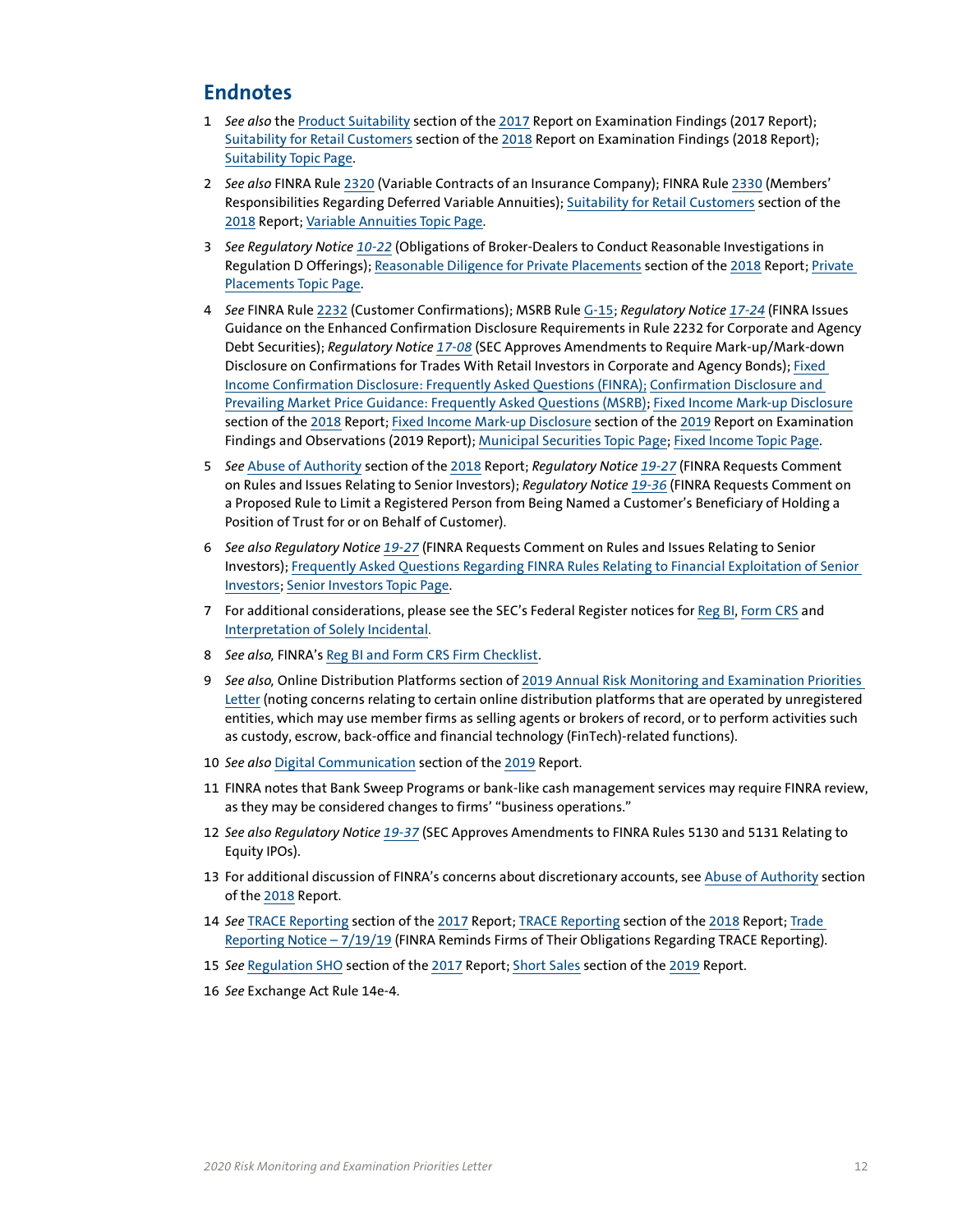- 17 The Market Access Rule requires firms that provide access to trading in securities on an exchange or alternative trading system (ATS) to "appropriately control the risks associated with market access so as not to jeopardize their own financial condition, that of other market participants, the integrity of trading on the securities markets, and the stability of the financial system." U.S. Securities and Exchange Commission, Risk Management Controls for Brokers or Dealers With Market Access, Exchange Act Release No. 63,241, 75 Fed. Reg. 69,792 (Nov. 15, 2010); see also U.S. Securities and Exchange Commission, Division of Trading and Markets, [Responses to Frequently Asked Questions Concerning Risk Management](https://www.sec.gov/divisions/marketreg/faq-15c-5-risk-management-controls-bd.htm)  [Controls for Brokers or Dealers with Market Access](https://www.sec.gov/divisions/marketreg/faq-15c-5-risk-management-controls-bd.htm) (Apr. 15, 2014).
- 18 *See* [Direct Market Access Controls](https://www.finra.org/rules-guidance/guidance/reports/2019-report-exam-findings-and-observations/direct-market-access-controls) section of the [2019](https://www.finra.org/rules-guidance/guidance/reports/2019-report-exam-findings-and-observations) Report.
- 19 *See* [Best Execution](https://www.finra.org/rules-guidance/guidance/reports/2019-report-exam-findings-and-observations/best-execution) section of the [2019](https://www.finra.org/rules-guidance/guidance/reports/2019-report-exam-findings-and-observations) Report.
- 20 *See also Regulatory Notice [15-46](http://www.finra.org/industry/notices/15-46)* (Guidance on Best Execution Obligations in Equity, Options and Fixed Income Markets).
- 21 *See also* [SEC Division of Market Regulation Staff Legal Bulletin 13A](https://www.sec.gov/interps/legal/mrslb13a.htm) and [SEC Division of Trading and](https://www.sec.gov/tm/faq-rule-606-regulation-nms)  [Markets Responses to Frequently Asked Questions Concerning Rule 606 of Regulation NMS.](https://www.sec.gov/tm/faq-rule-606-regulation-nms)
- 22 *See, e.g.,* Exchange Act Regulation D, Regulation S, Regulation A, Rule 15c3-1 (Net Capital Rule), Exchange Act Rule 15c3-3 (Customer Protection Rule), Exchange Act Rule 17a-5 (Financial Reporting Rule), Exchange Act Rule 17a-13 (Quarterly Securities Count Rule), as well as Exchange Act Rule 17a-3 and Rule 17a-4 (collectively, the Recordkeeping Rules).
- 23 *See, e.g.,* FINRA Rules [3110](https://www.finra.org/rules-guidance/rulebooks/finra-rules/3110) (Supervision), [2210](https://www.finra.org/rules-guidance/rulebooks/finra-rules/2210) (Communications with the Public) and [3310](https://www.finra.org/rules-guidance/rulebooks/finra-rules/3310) (Anti-Money Laundering Compliance Program).
- 24 In addition, some registered representatives are engaging in outside business activities involving digital assets.
- 25 As discussed in *Regulatory Notice [19-24](https://www.finra.org/rules-guidance/notices/19-24)* (FINRA Encourages Firms to Notify FINRA if They Engage in Activities Relating to Digital Assets), we note that firms should inform FINRA if they plan to engage in digital asset transactions.
- 26 FINRA notes that the extent to which a broker-dealer comes into contact with customer funds and securities may impact its Net Capital Rule requirements and implicate the Customer Protection Rule for any assets received, held or deemed to be under the control of the broker-dealer.
- 27 *See* U.S. Securities and Exchange Commission, Division of Trading and Markets, Financial Industry Regulatory Authority, Office of General Counsel[, Joint Staff Statement on Broker-Dealer Custody of Digital](https://www.sec.gov/news/public-statement/joint-staff-statement-broker-dealer-custody-digital-asset-securities)  [Asset Securities](https://www.sec.gov/news/public-statement/joint-staff-statement-broker-dealer-custody-digital-asset-securities) (July 8, 2019).
- 28 *See* Exchange Act Rule 17a-3(a)(23).
- 29 *See* U.S. Securities and Exchange Commission Division of Corporation Finance, Division of Investment Management, Division of Trading and Markets, and Office of the Chief Accountant, [Staff Statement on](https://www.sec.gov/news/public-statement/libor-transition)  [LIBOR Transition](https://www.sec.gov/news/public-statement/libor-transition) (July 12, 2019).
- 30 *See also Regulatory Notices [19-18](https://www.finra.org/rules-guidance/notices/19-18)* (FINRA Provides Guidance to Firms Regarding Suspicious Activity Monitoring and Reporting Obligations) and *[17-40](https://www.finra.org/rules-guidance/notices/17-40)* (FINRA Provides Guidance to Firms Regarding Anti-Money Laundering Program Requirements Under FINRA Rule 3310 Following Adoption of FinCEN's Final Rule to Enhance Customer Due Diligence Requirements for Financial Institutions).
- 31 Regulation S-P Rule 30 requires firms to have written policies and procedures that address administrative, technical and physical safeguards for the protection of customer records and information that are reasonably designed to: (1) ensure the security and confidentiality of customer records and information; (2) protect against any anticipated threats or hazards to the security or integrity of customer records and information; and (3) protect against unauthorized access to or use of customer records or information that could result in substantial harm or inconvenience to any customer. Regulation S-P also requires firms to provide initial and annual privacy notices to customers describing information sharing policies and informing customers of their right to opt-out of information sharing. Further, FINRA Rule [3110](https://www.finra.org/rules-guidance/rulebooks/finra-rules/3110) (Supervision) requires firms to establish and implement a system that is reasonably designed to comply with Regulation S-P Rule 30, as well as related policies and procedures.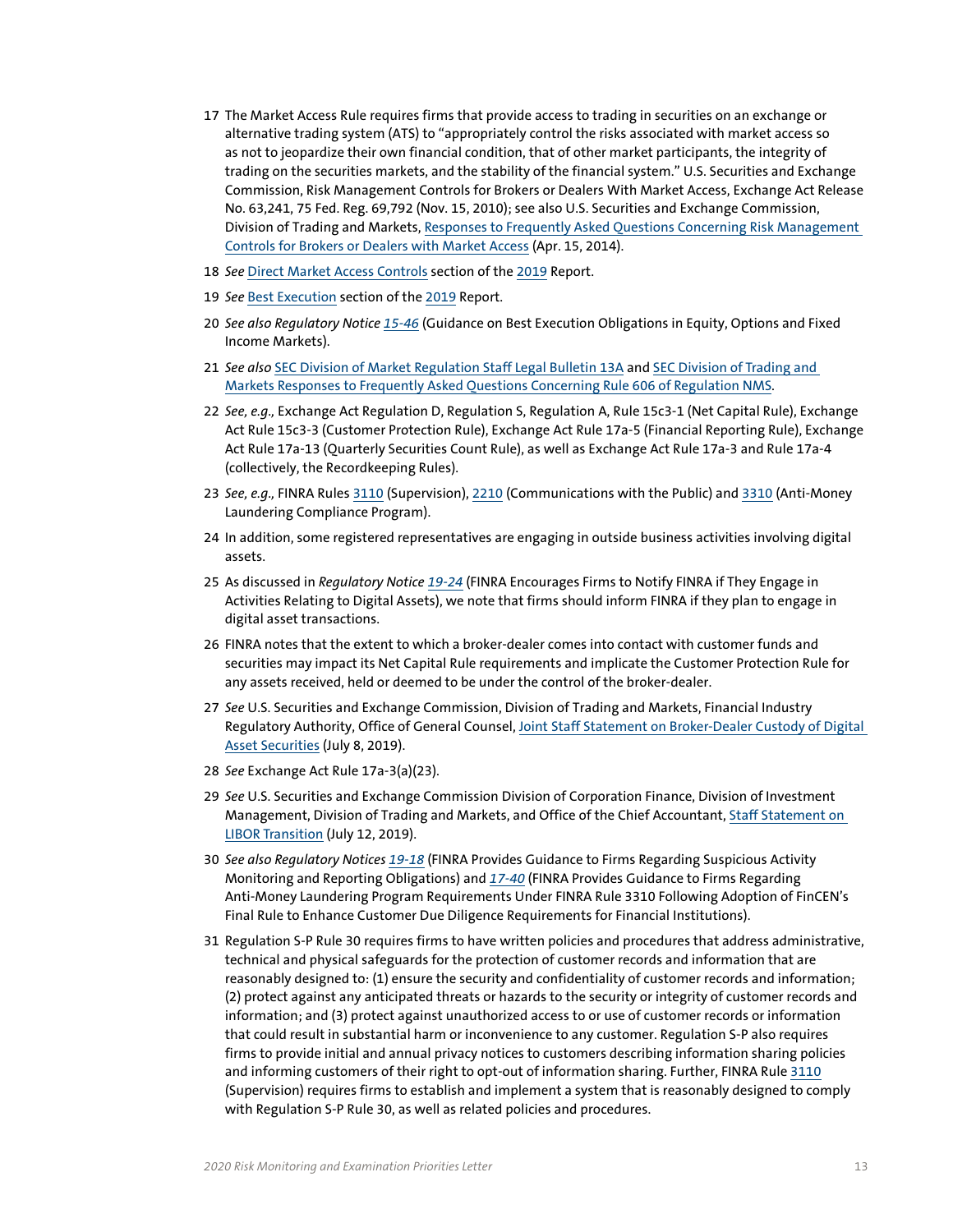# <span id="page-13-0"></span>**Appendix 1 – Additional Resources**

**Sales Practice and Supervision**

# **Reg BI and Form CRS**

- ▶ *Regulatory Notice [19-26](https://www.finra.org/rules-guidance/notices/19-26)* (Regulation Best Interest: SEC Adopts Best Interest Standard of Conduct)
- [Reg BI and Form CRS Firm Checklist](https://www.finra.org/sites/default/files/2019-10/reg-bi-checklist.pdf)
- ▶ [Regulation Best Interest \(Reg BI\) Topic Page](https://www.finra.org/rules-guidance/key-topics/regulation-best-interest)

# **Communications with the Public**

- ▶ *Regulatory Notice [19-31](https://www.finra.org/rules-guidance/notices/19-31)* (Disclosure Innovations in Advertising and Other Communications with the Public)
- $\rightarrow$  [2018](https://www.finra.org/rules-guidance/guidance/reports/2018-report-exam-findings) Report [DBAs and Communications with the Public](https://www.finra.org/rules-guidance/guidance/reports/2018-report-exam-findings/dbas-and-communications-public)
- $\rightarrow$  [2019](https://www.finra.org/rules-guidance/guidance/reports/2019-report-exam-findings-and-observations) Report [Digital Communication](https://www.finra.org/rules-guidance/guidance/reports/2019-report-exam-findings-and-observations/digital-communication)
- $\blacktriangleright$  [Advertising Regulation Topic Page](https://www.finra.org/rules-guidance/key-topics/advertising-regulation)
- $\triangleright$  [Private Placements Topic Page](https://www.finra.org/rules-guidance/key-topics/private-placements)

# **Cash Management and Bank Sweep Programs**

- $\rightarrow$  [2017](https://www.finra.org/rules-guidance/guidance/reports/2017-report-exam-findings) Report [Net Capital and Credit Risk Assessments](https://www.finra.org/rules-guidance/guidance/reports/2017-report-exam-findings/net-capital-and-credit-risk-assessments)
- $\rightarrow$  [2018](https://www.finra.org/rules-guidance/guidance/reports/2018-report-exam-findings) Report [Accuracy of Net Capital Computations](https://www.finra.org/rules-guidance/guidance/reports/2018-report-exam-findings/accuracy-net-capital-computations)
- $\rightarrow$  [2018](https://www.finra.org/rules-guidance/guidance/reports/2018-report-exam-findings) Report [Segregation of Customer Assets](https://www.finra.org/rules-guidance/guidance/reports/2018-report-exam-findings/segregation-client-assets)
- $\rightarrow$  [2019](https://www.finra.org/rules-guidance/guidance/reports/2019-report-exam-findings-and-observations) Report [Observations on Liquidity and Credit Risk Management](https://www.finra.org/rules-guidance/guidance/reports/2019-report-exam-findings-and-observations/liquidity-and-credit-risk-management)
- $\rightarrow$  [2019](https://www.finra.org/rules-guidance/guidance/reports/2019-report-exam-findings-and-observations) Report [Segregation of Client Assets](https://www.finra.org/rules-guidance/guidance/reports/2019-report-exam-findings-and-observations/segregation-client-assets)
- ▶ [Investor Alert Cash Accounts: What They Are and How to Avoid Problems](https://www.finra.org/investors/insights/cash-accounts-what-they-are-and-how-avoid-problems)
- $\triangleright$  [Update a Broker-Dealer Firm Registration](https://www.finra.org/registration-exams-ce/broker-dealers/update-broker-dealer-firm-registration)
- $\blacktriangleright$  [Advertising Regulation Topic Page](https://www.finra.org/rules-guidance/key-topics/advertising-regulation)

# **Sales of Initial Public Offering (IPO) Shares**

- ▶ *Regulatory Notice [19-37](https://www.finra.org/rules-guidance/notices/19-37)* (SEC Approves Amendments to FINRA Rules 5130 and 5131 Relating to Equity IPOs)
- ▶ *Regulatory Notice [17-14](https://www.finra.org/rules-guidance/notices/17-14)* (FINRA Requests Comment on FINRA Rules Impacting Capital Formation)
- $\blacktriangleright$  [Public Offerings Topic Page](https://www.finra.org/rules-guidance/key-topics/public-offerings)

# **Trading Authorization**

- $\rightarrow$  [2018](https://www.finra.org/rules-guidance/guidance/reports/2018-report-exam-findings) Report [Abuse of Authority](https://www.finra.org/rules-guidance/guidance/reports/2018-report-exam-findings/abuse-authority)
- $\triangleright$  [2019](https://www.finra.org/rules-guidance/guidance/reports/2019-report-exam-findings-and-observations) Report [Suitability](https://www.finra.org/rules-guidance/guidance/reports/2019-report-exam-findings-and-observations/suitability)
- $\triangleright$  [Suitability Topic Page](https://www.finra.org/rules-guidance/key-topics/suitability)
- $\triangleright$  [Supervision Topic Page](https://www.finra.org/rules-guidance/key-topics/supervision)
- ▶ [Books & Records Topic Page](https://www.finra.org/rules-guidance/key-topics/books-records)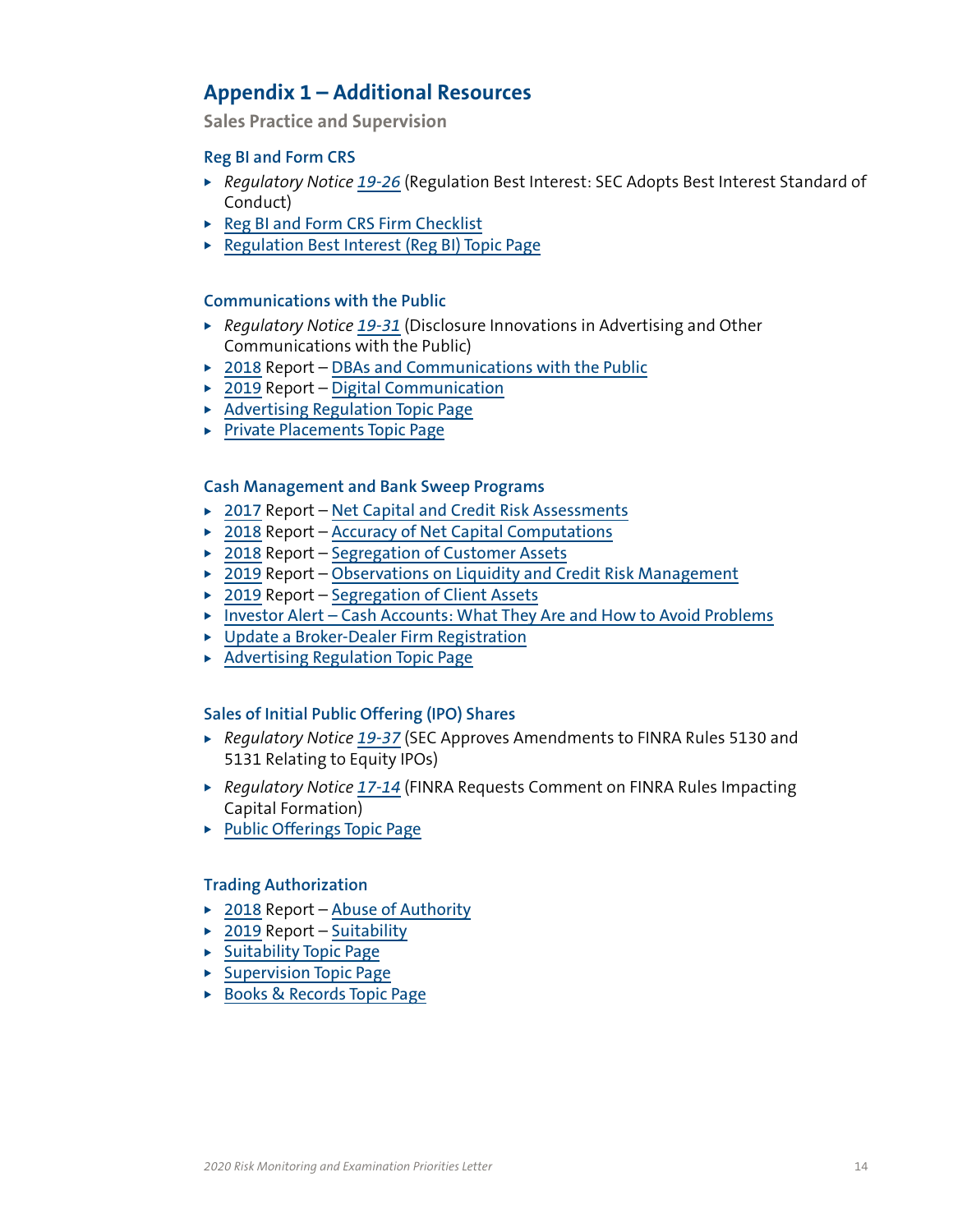**Market Integrity**

# **Direct Market Access Controls**

- ▶ *Regulatory Notice [15-09](http://www.finra.org/industry/notices/15-09)* (Guidance on Effective Supervision and Control Practices for Firms Engaging in Algorithmic Trading Strategies)
- ▶ *Regulatory Notice [16-21](https://www.finra.org/rules-guidance/notices/16-21)* (SEC Approves Rule to Require Registration of Associated Persons Involved in the Design, Development or Significant Modification of Algorithmic Trading Strategies)
- ▶ [2017](http://www.finra.org/industry/2017-report-exam-findings) Report [Market Access Controls](https://www.finra.org/rules-guidance/guidance/reports/2017-report-exam-findings/market-access-controls)
- $\rightarrow$  [2018](http://www.finra.org/industry/2018-report-exam-findings/) Report [Market Access Controls](https://www.finra.org/rules-guidance/guidance/reports/2018-report-exam-findings/market-access-controls-0)
- ▶ [2019](https://www.finra.org/rules-guidance/guidance/reports/2019-report-exam-findings-and-observations) Report [Direct Market Access Controls](https://www.finra.org/rules-guidance/guidance/reports/2019-report-exam-findings-and-observations/direct-market-access-controls)
- $\blacktriangleright$  [Algorithmic Trading Topic Page](http://www.finra.org/industry/algorithmic-trading)
- ▶ [Market Access Topic Page](http://www.finra.org/industry/market-access)

# **Best Execution**

- ▶ *Regulatory Notice [15-46](http://www.finra.org/industry/notices/15-46)* (Guidance on Best Execution Obligations in Equity, Options and Fixed Income Markets)
- $\rightarrow$  [2017](http://www.finra.org/industry/2017-report-exam-findings) Report [Best Execution](http://www.finra.org/industry/2017-report-exam-findings/best-execution)
- $\rightarrow$  [2018](http://www.finra.org/industry/2018-report-exam-findings/) Report [Best Execution](http://www.finra.org/industry/2018-report-exam-findings/best-execution)
- $\rightarrow$  [2019](https://www.finra.org/rules-guidance/guidance/reports/2019-report-exam-findings-and-observations) Report [Best Execution](https://www.finra.org/rules-guidance/guidance/reports/2019-report-exam-findings-and-observations/best-execution)
- ▶ [Report Center](https://www.finra.org/industry/report-center), [Equity Report Cards](https://www.finra.org/industry/equity-report-cards) FINRA's Best Execution Outside-of-the-Inside Report Card

# **Disclosure of Order Routing Information**

- <sup>X</sup> *Notice to Members [01-30](https://www.finra.org/rules-guidance/notices/01-30)* (Member Obligations to Provide Statistical Information About Order Routing Under SEC Rule 11Ac-6 of the Securities Exchange Act of 1934)
- ▶ *Notice to Members [01-44](https://www.finra.org/rules-guidance/notices/01-44)* (SEC Issues Interpretive Guidance Concerning Exchange Act Rules 11Ac1-5 and 11Ac1-6)
- $\rightarrow$  [2017](http://www.finra.org/industry/2017-report-exam-findings) Report [Best Execution](http://www.finra.org/industry/2017-report-exam-findings/best-execution)
- $\rightarrow$  [2018](http://www.finra.org/industry/2018-report-exam-findings/) Report [Best Execution](http://www.finra.org/industry/2018-report-exam-findings/best-execution)
- $\rightarrow$  [2019](https://www.finra.org/rules-guidance/guidance/reports/2019-report-exam-findings-and-observations) Report [Best Execution](https://www.finra.org/rules-guidance/guidance/reports/2019-report-exam-findings-and-observations/best-execution)
- ▶ [Report Center](https://www.finra.org/industry/report-center), [Equity Report Cards](https://www.finra.org/industry/equity-report-cards) section FINRA's Best Execution Outside-of-the-Inside Report Card

# **Vendor Display Rule**

▶ *Regulatory Notice [15-52](https://www.finra.org/rules-guidance/notices/15-52)* (SEC Staff Provides Insight Into Firms' Obligations When Providing Stock Quote Information to Customers)

**Financial Management**

# **Digital Assets**

- ▶ *Regulatory Notice [19-24](https://www.finra.org/rules-guidance/notices/19-24)* (FINRA Encourages Firms to Notify FINRA if They Engage in Activities Relating to Digital Assets)
- $\triangleright$  Report on Distributed Ledger Technology: Implications of Blockchain for the Securities [Industry](https://www.finra.org/rules-guidance/guidance/faqs/report-distributed-ledger-technology-implications-blockchain-securities-industry)
- $\blacktriangleright$  [FinTech Topic Page](https://www.finra.org/rules-guidance/key-topics/fintech)